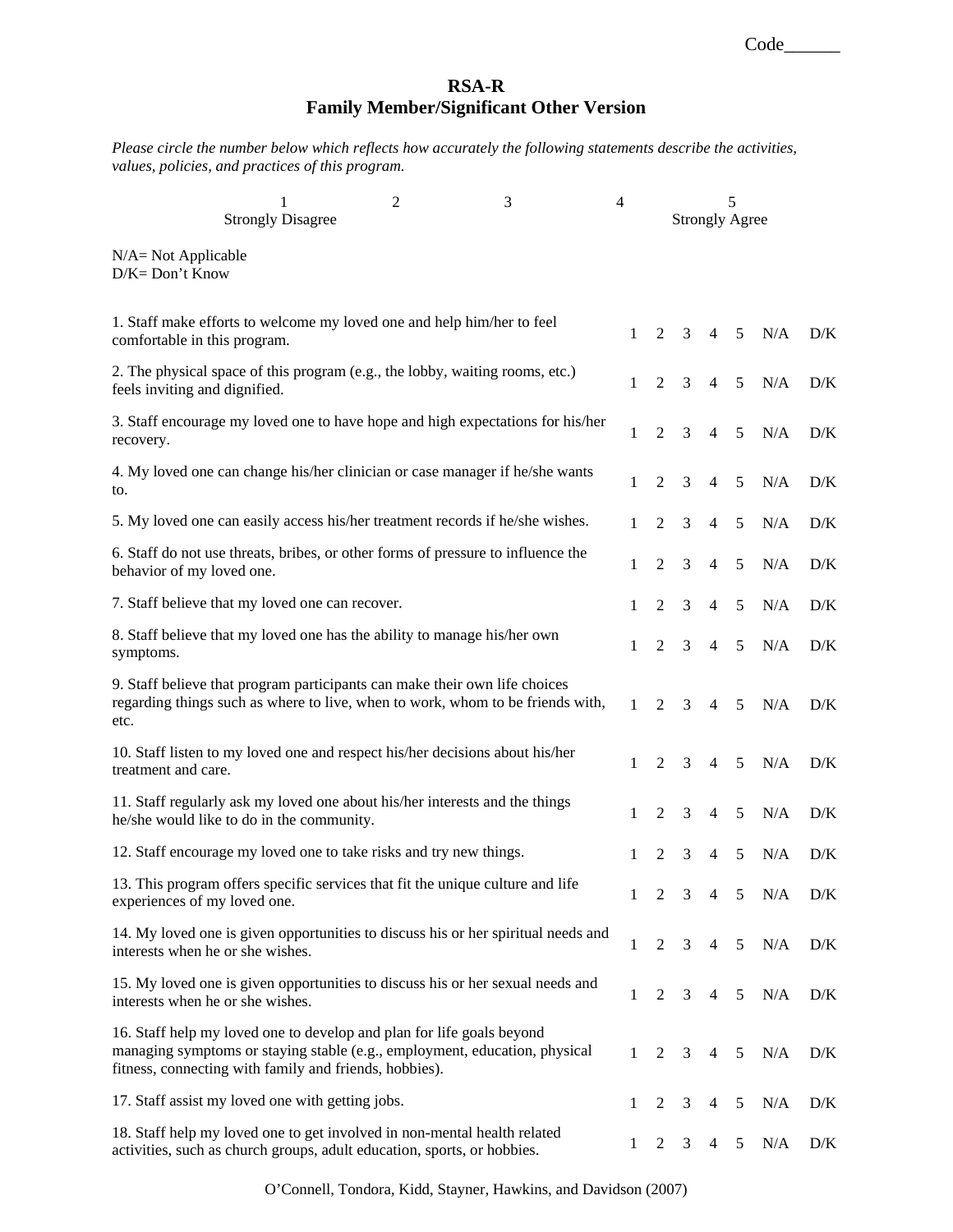|                                                                                                                                                                            |              |                |                |                | Code           |               |     |
|----------------------------------------------------------------------------------------------------------------------------------------------------------------------------|--------------|----------------|----------------|----------------|----------------|---------------|-----|
| 19. Staff help my loved one to include people who are important to him/her in<br>his/her recovery/treatment planning (such as family, friends, clergy, or an<br>employer). | 1            | 2              | 3 <sup>7</sup> | $\overline{4}$ | 5              | N/A           | D/K |
| 20. Staff introduce my loved one to others in recovery who can serve as role<br>models or mentors.                                                                         | $\mathbf{1}$ | $\overline{2}$ | 3              | $\overline{4}$ | 5              | N/A           | D/K |
| 21. Staff connect my loved one with self-help, peer support, or consumer<br>advocacy groups and programs.                                                                  | 1            | $\overline{2}$ | 3              | $\overline{4}$ | 5              | N/A           | D/K |
| 22. Staff help my loved one to find ways to give back to the community (i.e.,<br>volunteering, community services, neighborhood watch/cleanup).                            | 1            | $\overline{2}$ | 3              | $\overline{4}$ | 5              | N/A           | D/K |
| 23. My loved one is encouraged to help staff with the development of new<br>groups, programs, or services.                                                                 | $\mathbf{1}$ | 2              | 3              | $\overline{4}$ | 5              | N/A           | D/K |
| 24. Program participants are encouraged to be involved in the evaluation of this<br>program's services and service providers.                                              | 1            | 2              | 3              | $\overline{4}$ | 5              | N/A           | D/K |
| 25. My loved one is encouraged to attend agency advisory boards and<br>management meetings                                                                                 | 1            | 2              | 3              | $\overline{4}$ | 5              | N/A           | D/K |
| 26. Staff talk with my loved one about what it takes to complete or exit the<br>program.                                                                                   | $\mathbf{1}$ | 2              | 3              | $\overline{4}$ | 5              | N/A           | D/K |
| 27. Staff help my loved one keep track of the progress he/she makes towards<br>his/her personal goals.                                                                     | 1            | 2              | 3              | $\overline{4}$ | 5              | N/A           | D/K |
| 28. Staff work hard to help my loved one fulfill his/her personal goals.                                                                                                   | 1            | 2              | 3              | $\overline{4}$ | 5              | N/A           | D/K |
| 29. My loved one is or can be involved in facilitating staff trainings and<br>education programs at this agency.                                                           | 1            | $\overline{2}$ | 3              | $\overline{4}$ | 5              | N/A           | D/K |
| 30. Staff listen, and respond, to my loved ones cultural experiences, interests, and<br>concerns.                                                                          | 1            | $\overline{2}$ | 3              | $\overline{4}$ | 5              | N/A           | D/K |
| 31. Staff are knowledgeable about special interest groups and activities in the<br>community.                                                                              | 1            | $\overline{2}$ | 3              | $\overline{4}$ | 5              | N/A           | D/K |
| 32. Agency staff are diverse in terms of culture, ethnicity, lifestyle, and<br>interests.                                                                                  |              | 2              |                |                |                | 3 4 5 N/A D/K |     |
| *For family/sig oth only                                                                                                                                                   |              |                |                |                |                |               |     |
| 33. Staff make efforts to welcome me and make me feel comfortable in this<br>program.                                                                                      | $\mathbf{1}$ | $\overline{2}$ | 3              | $\overline{4}$ | 5              | N/A           | D/K |
| 34. Staff encourage me to have hope and high expectations for my loved one's<br>recovery.                                                                                  | 1            | $\overline{2}$ | $\mathfrak{Z}$ | $\overline{4}$ | 5              | N/A           | D/K |
| 35. Staff listen to me and respect my opinion about my loved one's treatment<br>and care.                                                                                  | 1            | $\overline{2}$ | $\mathfrak{Z}$ | $\overline{4}$ | 5              | N/A           | D/K |
| 36. Staff include me in my loved one's recovery/ treatment planning.                                                                                                       | 1            | $\overline{2}$ | 3              | $\overline{4}$ | 5              | N/A           | D/K |
| 37. I am encouraged to help staff with the development of new groups,<br>programs, or services.                                                                            | 1            | $\overline{2}$ | 3              | $\overline{4}$ | $\mathfrak{S}$ | N/A           | D/K |
| 38. I am encouraged to be involved in the evaluation of this program's services<br>and service providers.                                                                  | 1            | $\overline{2}$ | 3              | $\overline{4}$ | 5              | N/A           | D/K |
| 39. I am encouraged to attend agency advisory boards and management<br>meetings, if I want.                                                                                | $\mathbf{1}$ | 2              | 3              | $\overline{4}$ | 5              | N/A           | D/K |
| 40. I am/can be involved in facilitating staff trainings and education programs<br>at this agency.                                                                         | 1            | 2              | 3              | 4              | 5              | N/A           | D/K |

O'Connell, Tondora, Kidd, Stayner, Hawkins, and Davidson (2007)